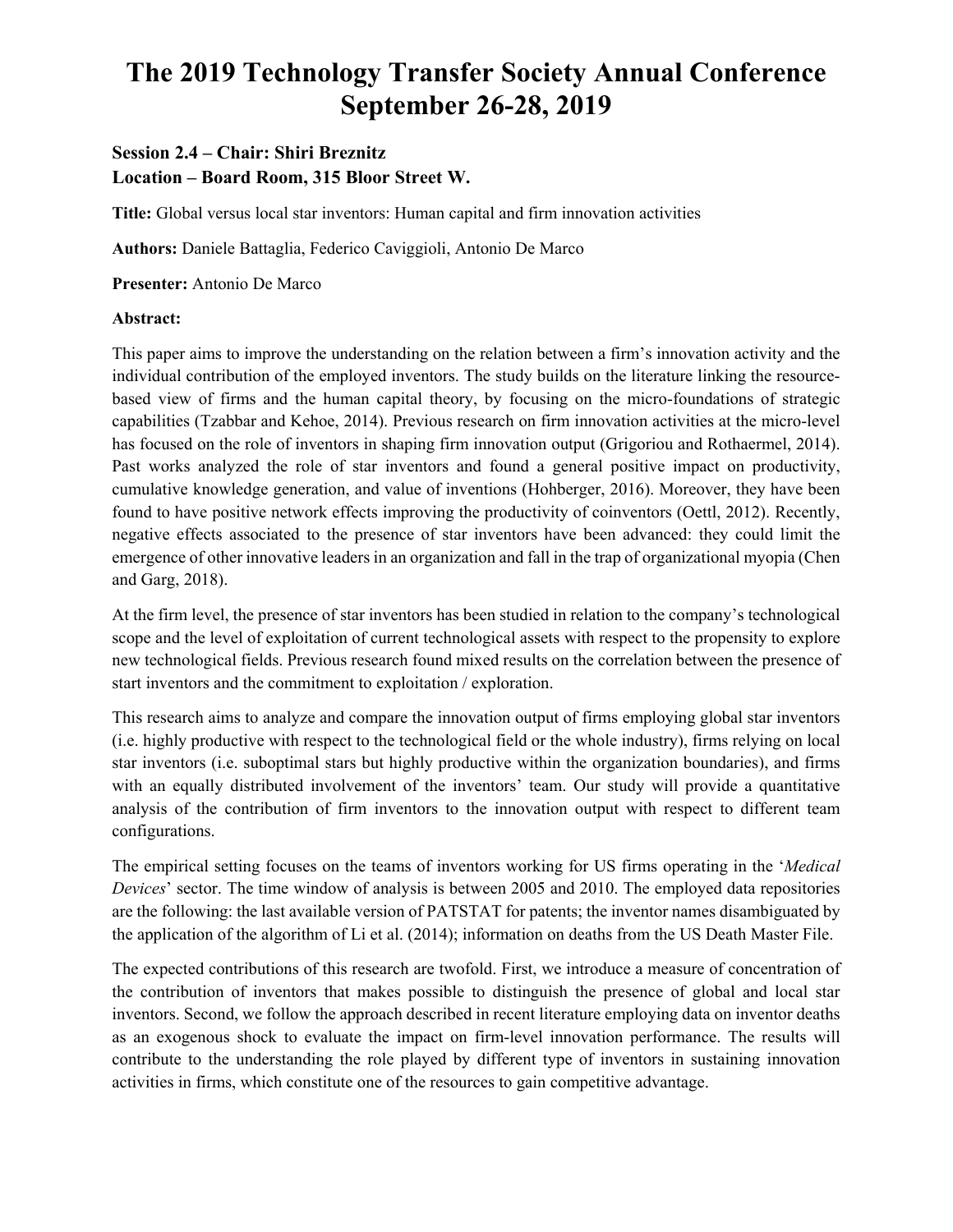**Title:** Suppliers' ability to influence innovation of multinational automobile producers

**Authors:** Ana Hafner, Dolores Modic

**Presenter:** Dolores Modic

## **Abstract:**

Studies on suppliers of the automobile producers (original equipment manufacturers, OEMs) have a long tradition. From studies that refer to particular country's suppliers to researching different aspects of suppliers' performance, e.g. their intellectual capital (Zerenler et al., 2008), B2B cooperation, (Iskandar et al., 2001), quality management (Curkovic et al., 1999), lean production paradigm (Holweg, 2006), etc. The global automotive industry is facing a period of disruption caused by four trends (Lazard and Ronald Berger, 2017): digitalization, autonomous driving, shared driving (mobility) and electrification. We can add another megatrend – circular economy (Ellen MacArthur Foundation, 2015). Trends are emphasizing increased innovative activity and closed loops.

Previous works suggest divergent reasoning, both supporting ideas that OEMs are susceptible to adapting suppliers' inventions, and contradicting this notion. Studies from 90's were frequently describing long-term relationships (Helper and Levine, 1992; Turnbull at al., 1992), however, there was a refocus on the chain configuration (Galankashi et al., 2016; Hingley et al., 2015). Different configurations might open or close door for innovation (Kamath and Liker, 1990; Wilhelm and Dolfsma, 2018). Challenges in supply chain, standardization (Prajogo and Sohaland, 2004) and the not invented here (NIH) syndrome (Katz and Allen, 1982) speak against OEMs' susceptibility to suppliers' inventions. The uncertainty on markets can also play a role (e.g. Borgstedt et al., 2017).

*This article explores the influence of suppliers' inventions on OEMs, by investigating*: i. Is there a discrepancy between the type of inventions (proposed) by suppliers and the type of inventions implemented by OEMs?; ii. What are the characteristics of suppliers' innovations that have been adopted by OEMs?; iii. Are the suppliers' innovations that have been adopted by OEM characterized by a push or pull mechanism and what is the nature of their origin (original intent or a by-product)?

We conduct a mixed method research analyzing Slovenian automotive industry, predominantly comprised of automotive suppliers of first and second tier, supplying global industry leaders – thus focusing a specific global loop segment. We analyzed all granted patents connected to automotive industry between 2003 and 2018, to investigate direct and indirect adoptions and the potential supply-demand mismatch. We also conducted in-depth interviews with representatives of supplier companies to understand the characteristic and the nature of successfully adopted suppliers' inventions.

Our research partly confirms findings of Trautrims et al. (2017) that innovation in car body technologies is dominated by OEMs, whereas innovation in car seats is supplier-led. However, our analysis reveals that suppliers invent in many car components seeking a global market niche - yet they are not equally successful in each field. The field of electric engines is strongly present, similar to findings of Borgstedt et al. (2017) who revealed that innovative pressure, based on uncertainty regarding electric vehicles, is passed on from OEMs to suppliers. Successful inventions refer to finding solutions for smaller, lighter, more durable and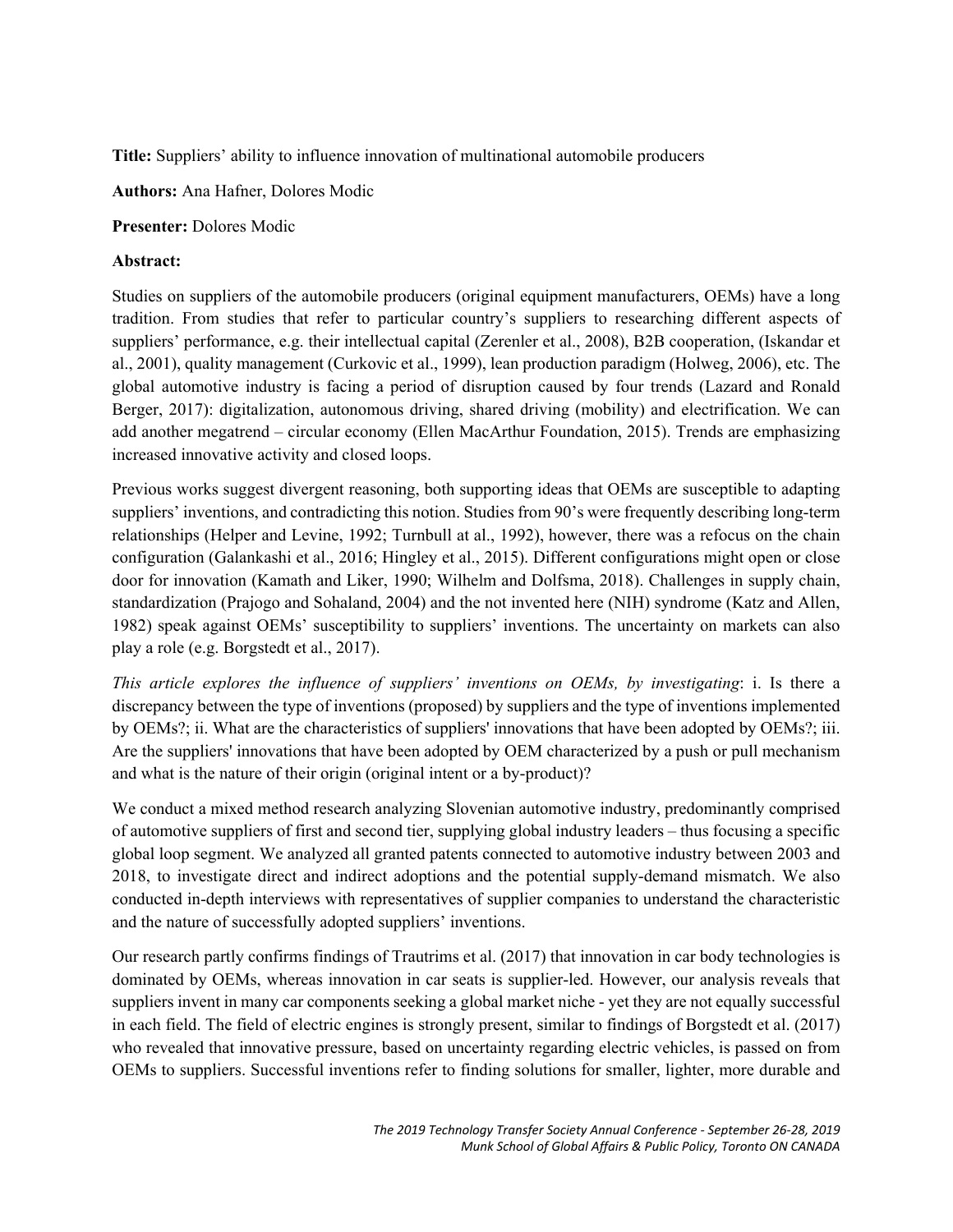safer components: i.e. OEMs in the past 15 years seek for incremental inventions. However - due to disruption - there are signs OEMs may become more susceptible to breakthrough inventions.

**Title:** Knowledge production and spillovers of academic R&D contests

**Authors:** Koichiro Okamura

**Presenter:** Koichiro Okamura

#### **Abstract:**

The innovation inducement contest is widely recognized as one of policy tools to accelerate the commercialization or development of technologies to solve societal and technological challenges in recent years. Witnessing its novelty as well as popularity, academic researchers have also initiated the R&D contests, which are organized in a manner similar to innovation inducement contests, but held in the basic and applied research domains, usually without monetary awards. They organize contests in the hope of educational effects on students who get involved in them as well as gaining momentum in their research field.

This study focuses on the academic R&D contests. Particularly, it analyzes the RoboCup Soccer Competition, an R&D contest in robotics. It is a soccer competition played by robots which are real robots in the physical world or computer programs in simulation, which was initiated in 1997 and has been annually held to date. RoboCup challenges participants to develop a team of robot soccer players that can beat a human World Cup champion team by 2050 (Kitano et al., 1998). In the RoboCup, participating teams who build and/or programmed original robots or simulation programs compete with one another in several areas, each of which focuses on specific research challenges.

The study examines the research performance of participants and the knowledge spillovers from them to robotics researchers in general. Particularly, it uses the number of papers published and the number of citations received from subsequent papers which are widely used as proxy indicators to capture the research productivity of researchers and the amount of knowledge transferred to the research community in bibliometric studies (Kostoff, 2002; Moed, 2005; Narin & Hamilton, 1996). It uses Elsevier's Scopus to collect the bibliometric information for major journals in robotics to compare RoboCup participants and other robotics researchers who do not take part in the contests. The data are a panel data, with researcher in one dimension and year in the other. The fixed-effect panel-data regression model is used for regression since there may exist individual-specific effects that are not fully controlled by control variables.

The study finds that the researchers who participate in the contests are more productive overall than those not. The knowledge spillover from the participants to the research community is likewise greater than others, but is not equally clear as research productivity. The effect of the contest participation is positive and significant with both research performance and knowledge spillover in early years; it decreases over time however. Secondly, there is a performance variation among the areas. The contests have more positive effects on the researchers participating in the areas where real robot teams play games against one another than those participating in simulation games overall. The findings have the implications about the optimal design and arrangement of the contests for researchers as well as policymakers.